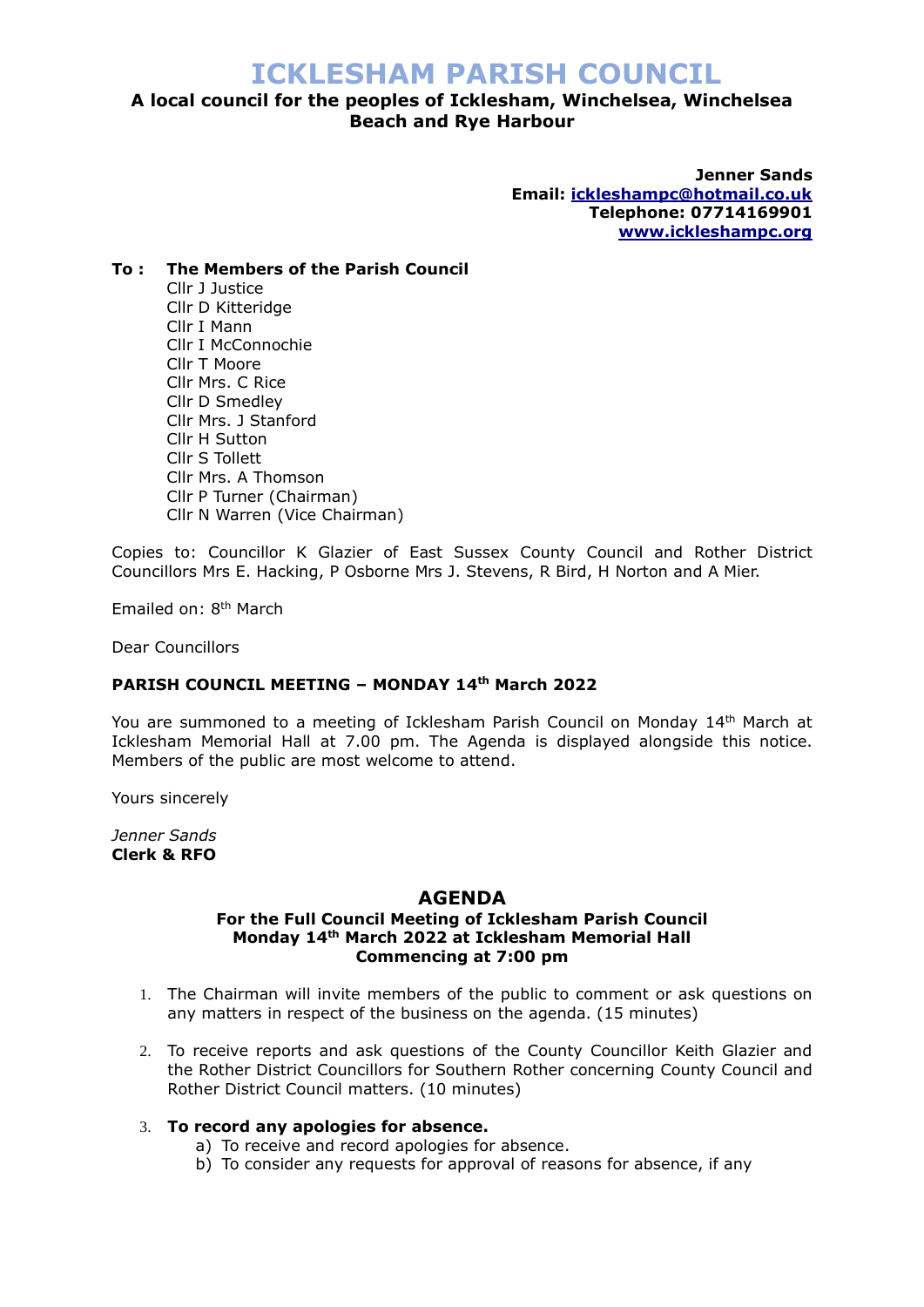# **ICKLESHAM PARISH COUNCIL**

## **A local council for the peoples of Icklesham, Winchelsea, Winchelsea Beach and Rye Harbour**

- 4. **Disclosure of Interests** to receive any disclosure by members of personal interest required under the Council's Code of Conduct and to consider any written requests made by members for dispensation to allow them to participate in, and vote on, an agenda item for which they have a disclosable pecuniary interest. Members are reminded a) to repeat their declaration immediately prior to commencement of the item in question and b) complete the declaration of interests form.
- 5. To consider and approve the signing by the Chairman of the attached minutes of the Extraordinary Council meeting of 10<sup>th</sup> January 2022.

## **Matters requiring a Decision by Council**

## 6. **Financial Matters.**

- **a)** To receive the list of items paid to date in January, February and March and items for payment to date – available at the meeting.
- **b)** Receipts and Payments report (budget vs actual) available at the meeting.
- **c)** Clerk recommends moving £500 from General Reserves into an Ear Marked Reserve for defibrillator maintenance.

## 7. **2022/23 Meeting Schedule**

- a) To consider and approve the 2022/23 meeting schedule.
- b) To consider and approve the draft meeting venue policy.

### 8. **To Consider the following Grant Applications:-**

- a) Rye Harbour Nature Reserve £500 requested for new dog waste bin. (£450 in current budget).
- b) Icklesham Memorial Hall Trust £1,725 request for annual grant (to be paid in new financial year).

#### 9. **Open Spaces Committee**

- a) To note draft Minutes of the Open Spaces Committee meeting on  $14<sup>th</sup>$ February 2022.
- b) To consider the Open Spaces Committee recommendation to award new grounds maintenance contract to Countrywide Grounds (£13,170 + VAT) fixed contract for 2 years and Mark Saunters (£4,200) **£17,370 in total.**
- c) To consider the Open Spaces Committee recommendation to purchase 2 x black cats (quote received from TagMaster in the sum of £2,755 plus VAT per unit).
	- i. To consider setting up Working Group to agree sites for black cats (to comprise of one Councillor from each ward, Chairman and Chairman of Open Spaces Committee).
	- ii. To consider purchasing separate laptop to operate software (approx. £500).
	- iii. To note black cat training organised by Sedlescombe Parish Council will be held on Tuesday 5<sup>th</sup> April.

## 10. **Winchelsea Traffic Calming.**

- a) To consider the Open Spaces Committee recommendation to instruct GTA to draw up scheme design for the 'No right turn at the bottom of Strand Hill and no left turn up Strand Hill' option.
- b) To consider the Open Spaces Committee recommendation to look into pedestrianisation of Winchelsea High Street as a longer term project.